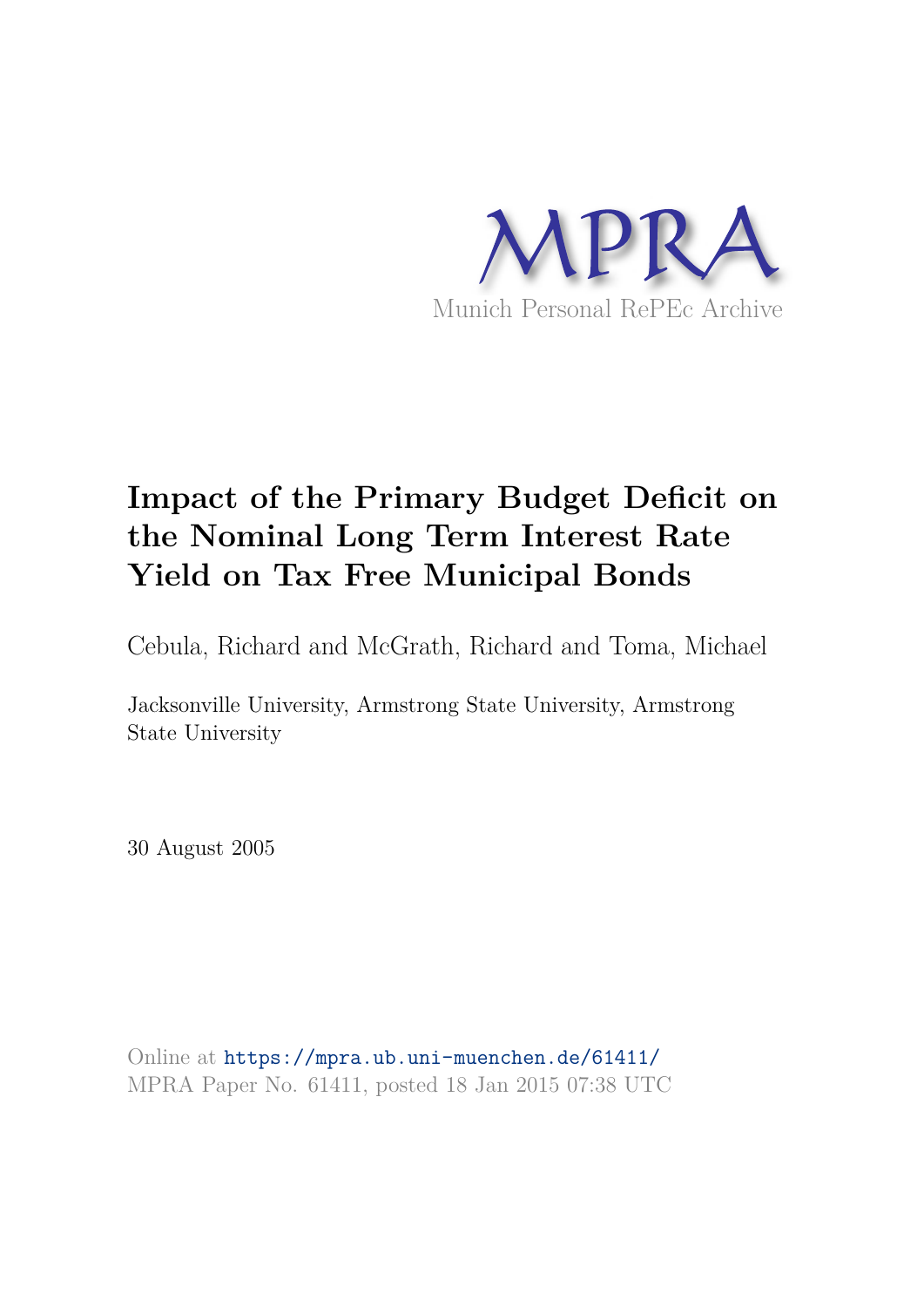## **IMPACT OF THE PRIMARY BUDGET DEFICIT ON THE NOMINAL LONG TERM INTEREST RATE YIELD ON TAX FREE MUNICIPAL BONDS**

Richard J. Cebula, Richard McGrath, and Michael Toma.

#### **ABSTRACT**

*This study empirically investigates the impact of the federal budget deficit on the nominal interest rate yield on high grade long term tax free municipal bonds. Within a system that includes income tax rates, international capital flows, and the primary budget deficit, which excludes net interest payments by the Treasury, cointegration and error-correction model estimation leads to the conclusion that the primary budget deficit acted to raise this interest rate yield over the 1973-1996 study period but that the causality was not bi-directional.* 

**Keywords:** *Primary Deficit; Tax Free Interest Rate; Crowding Out.*

## **1. INTRODUCTION**

In the U.S., there was a brief experience with federal government budget surpluses during the 1998- 2001 period. However, given the 2001 recession, sluggish economic growth since 2001, and budgetary demands involving proposed further income tax cuts on the one hand and the "war on terrorism" in the aftermath of the terrorist attacks on the U.S. on September 11, 2001 on the other hand, the specter of federal government budget deficits, potentially huge ones, has raised its ugly head once again. As Alan Krueger (2003) observes, budget deficits have re-emerged as a major economic concern.

The impact of deficits on interest rates has been studied extensively [Barth, Iden and Russek (1984; 1985), Barth, Iden, Russek, and Wohar (1989), Carlson and Spencer (1975), Cebula (1988; 1997), Cebula and Belton (1993), Cukierman and Meltzer (1989), Feldstein and Eckstein (1970), Findlay (1990), Hoelscher (1983; 1986), Holloway (1988), Johnson (1992), Ostrosky (1990), Saltz (1998), Swamy, Kolluri, and Singamsetti (1990), Tanzi (1985), Zahid (1988)]. These studies typically are couched within IS-LM or loanable funds models or variants thereof. Many of these studies find that the government budget deficit acts to raise longer term rates of interest while not significantly affecting shorter term rates of interest. Since capital formation is presumably much more affected by long term than by short term rates, the inference has often been made that budget deficits may lead to "crowding out" [Carlson and Spencer (1975), Cebula (1985), Krueger (2003)].

A large portion of this literature ignores net international capital flows, thereby neglecting the interestrate impact of such flows in the global economy and raising the question of a possible omitted variable bias [Penner (1987)]. Moreover, an even larger portion of this literature ignores income tax rates, thereby raising the question of omitted-variable bias on another level [Cf. see Cebula and Belton (1993) and Tanzi (1985)]. This omission seems especially serious since such tax rates arguably can profoundly influence private sector spending and savings decisions, and hence *tax collections, unemployment, unemployment benefits,* and *budget deficits.*

Potentially more important, the deficit measures adopted most commonly in this literature, the N.I.P.A. total budget deficit, the structural budget deficit, and the cyclical budget deficit, all include interest payments on the national debt. This presence of interest payments on the national debt in the budgetdeficit measure raises the possibility of a fundamental misspecification. Namely, the interest rate is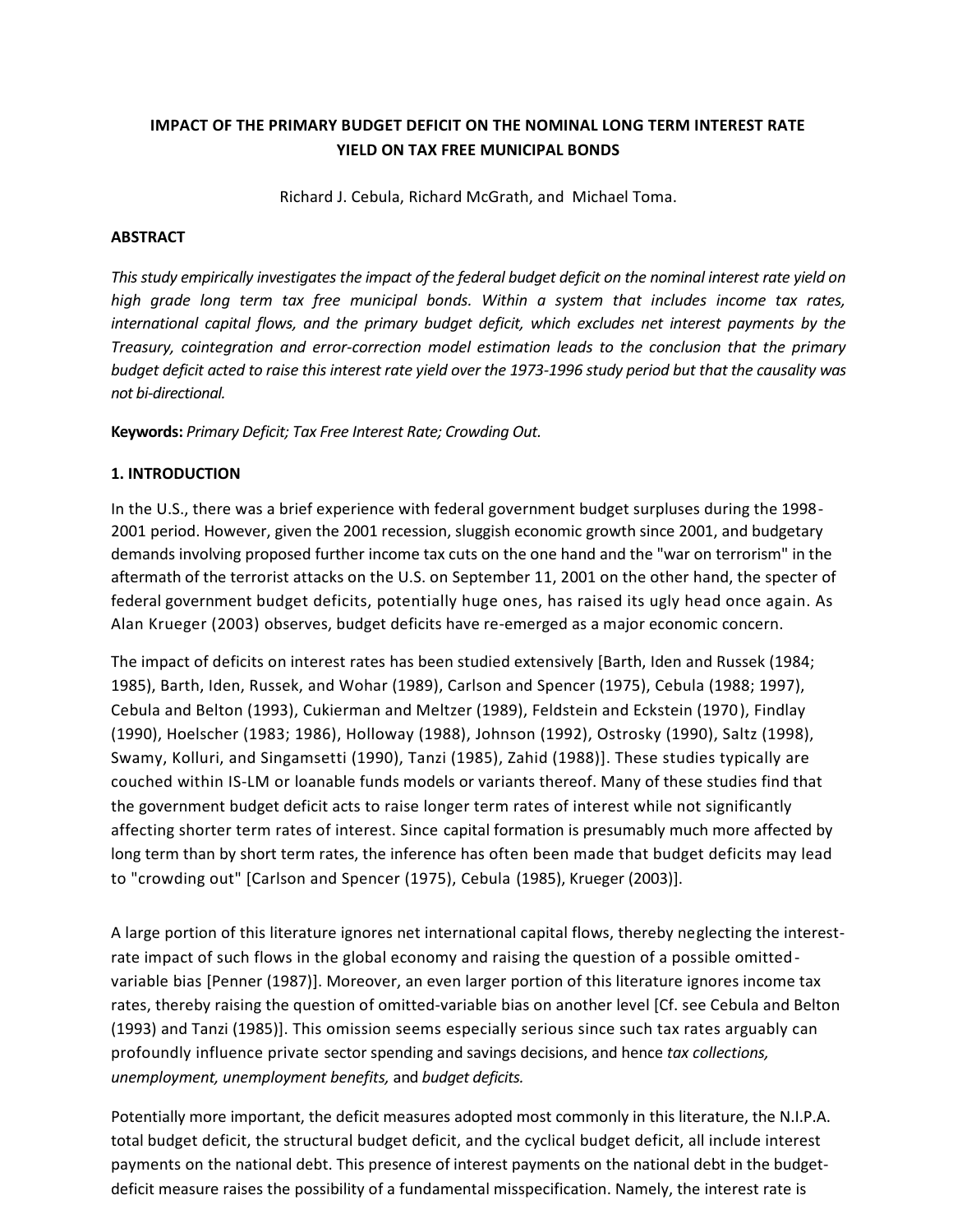typically treated in these studies as the "dependent" variable whereas interest payments on the national debt are also a major component of arguably the key *explanatory* variable, i.e., the budget deficit, with causality typically characterized as flowing from the deficit to the interest rate. Thus, interest rates appear on both sides of the estimating equation. To address this problem, this study adopts the primary budget deficit, which excludes interest rate payments from the deficit measure.

This study seeks to investigate the budget deficit/long-term tax free interest rate relationship after accounting for these three potential problems. The emphasis on the tax-free interest rate yield reflects in part a relative neglect of this interest rate measure in this literature. Emphasis on the tax free yield also reflects the need for policymakers to understand better the impact of their policies on state and local government entities, entities whose debt lacks the broader financial market appeal of U.S. Treasury issues. The study adopts cointegration and error-correction estimation to investigate the possibility that the direction of causality between federal budget deficits and the long term tax free interest rate may be bi-directional rather than simply bi-directional. In addition, the model formally adopts the primary budget deficit as the deficit variable so as to avoid a possible misspecification. Using the primary deficit should permit an analysis of whether there is an actual economic impact of the deficit on the long term interest rate and not merely an accounting relationship reflecting the "mechanical" payment of interest on the national debt. Finally, the model includes net international capital inflows as well as a federal personal income tax rate measure so as to avoid omitted-variable bias. Using seasonally adjusted quarterly data, the study period is 1973.2-1996.4. We begin with 1973.2 because this is the quarter by which the system of fixed exchange rates (Bretton Woods) had effectively collapsed. Thus, over the entire study period, there effectively is a uniform exchange rate system in place. Furthermore, since there was no entirely satisfactory way to allow for the numerous provisions of and complex impacts of the Balanced Budget Act of 1997, the study period ends in 1996.4.

Section 2 provides the framework for the empirical analysis. Section 3 defines the variables in the empirical model and describes the data, including the measurement of the expected inflation. Sections 4 and 5 provide the empirical results, whereas an overview of the study findings is found in Section 6.

#### 2. THE BASIC FRAMEWORK

In developing the underlying framework for the empirical analysis, we first consider the following intertemporal government budget constraint:

 $ND_{t+1}= ND_t + G_t + F_t + AR_t ND_t - T_t$ 

 $[1]$ 

where:

 $ND_{t+1}$  = the national debt in period t+1

 $ND_t$  = the national debt in period t

 $G_t$  = government purchases in period t

 $F_t$  = government non-interest transfer payments in period t

 $AR<sub>t</sub>$  = average effective interest rate on the national debt in period t

 $T_t$  = government tax and other revenues in period t

The total government budget deficit in period t (TDt) is the difference between  $ND_{t+1}$  and  $ND_t$ :

 $TD_t = ND_{t+1} - ND_t = G_t + F_t + AR_t ND_t - T_t$  $[2]$ Rather than focusing on the total deficit, this study focuses on the primary budget deficit, which excludes interest payments made by the Treasury. The primary deficit (PD $<sub>t</sub>$ ) is given by:</sub>

 $PD_t = TD_t - AR_tND_t = ND_{t+1} - ND_t - AR_tND_t = G_t + F_t - T_t$  $[3]$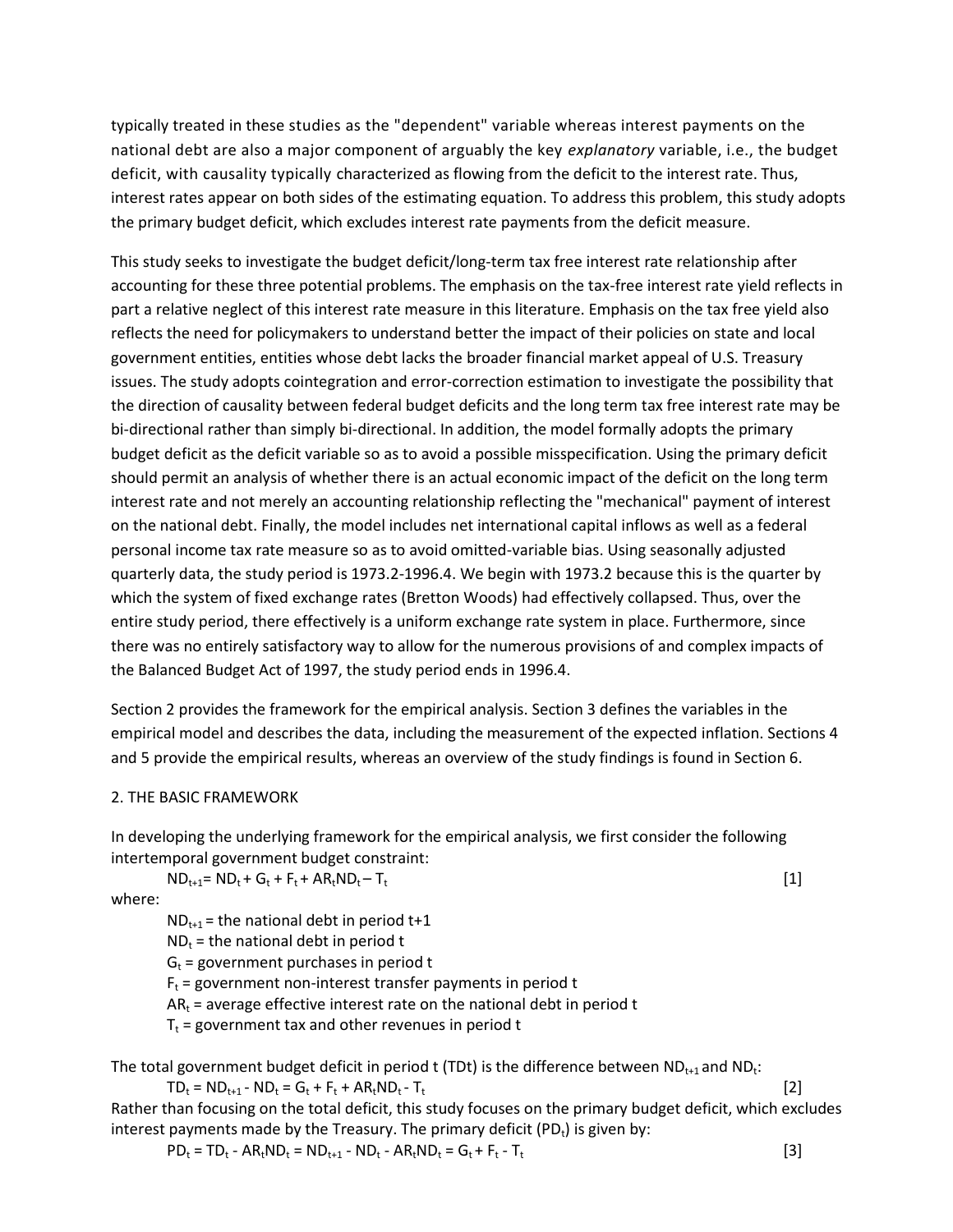One can incorporate I, the federal income tax rate; M2, the growth rate of the real M2 money supply; TF, the nominal average interest rate yield on tax free long term high grade municipal bonds; and EAR, the *ex ante* real short term taxable interest rate yield, into the model, as follows:

$$
F = f(M2, TF,...), f_{m2} < 0, f_{TF} > 0
$$
\n
$$
T = g(M2, I, TF, EAR,...), g_{M2} > 0, g_1 > = < 0, g_{TF} < 0, g_{EAR} > 0
$$
\n
$$
G = h(TF,...), h_{TF} > = 0
$$
\n
$$
[6]
$$

It is hypothesized in this study that plausible factors influencing F, T, and G may well include long-term interest rates, such as the nominal interest rate yield on long term municipals (TF). If TF were to rise, as a practical matter, then other markets competing for long term loanable funds, such as the corporate bond and home mortgage markets, would presumably be faced with higher nominal long term rates as well, due to financial market competition. To the extent that these higher long-term nominal interest rates lead to reduced real economic activity, tax collections might fall and government transfers might increase. Even *discretionary*  government purchases might be increased and/or tax rates decreased to offset any recessionary trend, especially in an election year. The *potential* outcome: an increased primary deficit.

Based on the conventional wisdom, *ceteris paribus,* a rise in M2 is expected (albeit with a time lag) to accelerate economic activity and therefore to decrease F and to increase T, thereby lowering the primary deficit, PD. In addition, in theory, the higher the income tax rate, the higher the level of tax collections, *ceteris paribus,* and hence the lower the primary deficit. On the other hand, to the extent that a higher income tax rate either reduces real purchases by reducing disposable real income and/or induces income tax evasion [Feige (1994)1, tax collections could actually decline. Accordingly, the net impact of 1 on PD is unclear. Finally, the higher the ex *ante* real *short term taxable* interest rate, EAR, the higher the aggregate level of taxable income and hence the higher the level of tax collections should be, *ceteris paribus.* Thus, the primary deficit is likely to be a function of M2, I, TF, and EAR, such that:

$$
PD = j(M2, 1, TF, EAR,...)
$$
 [7]

where:

$$
j_{M2} < 0, J_1 > = < 0, j_{TF} > 0, j_{FAR} < 0
$$
 [8]

The intertemporal budget constraint model above focuses on determinants of the primary deficit. Based extensively on Hoelscher (1986), but on Barth, Iden, and Russek (1985) and Cebula (1988; 1997) as well, to explain the determination of the nominal interest rate yield on the long-term municipal bonds, including the impact of the primary deficit on same, a simple open-economy loanable funds model is adopted in which the long-term interest rate is determined by an equilibrium of the following form:

$$
D+C+M=S+PD
$$
 [9]

where:

D = real domestic demand for long-term municipal bonds C = real net international capital inflows (as above) M2 = real domestic money supply growth (as above) S = real domestic supply of long-term municipal bonds PD = real net government borrowing, as measured by the primary budget deficit (as above)

In this framework, it is expected

 $D = D(EAR, EP, I, TF,...), D_{FAR} < 0, D_{FP} < 0, D_1 > 0, D_{TF} > 0$  [10]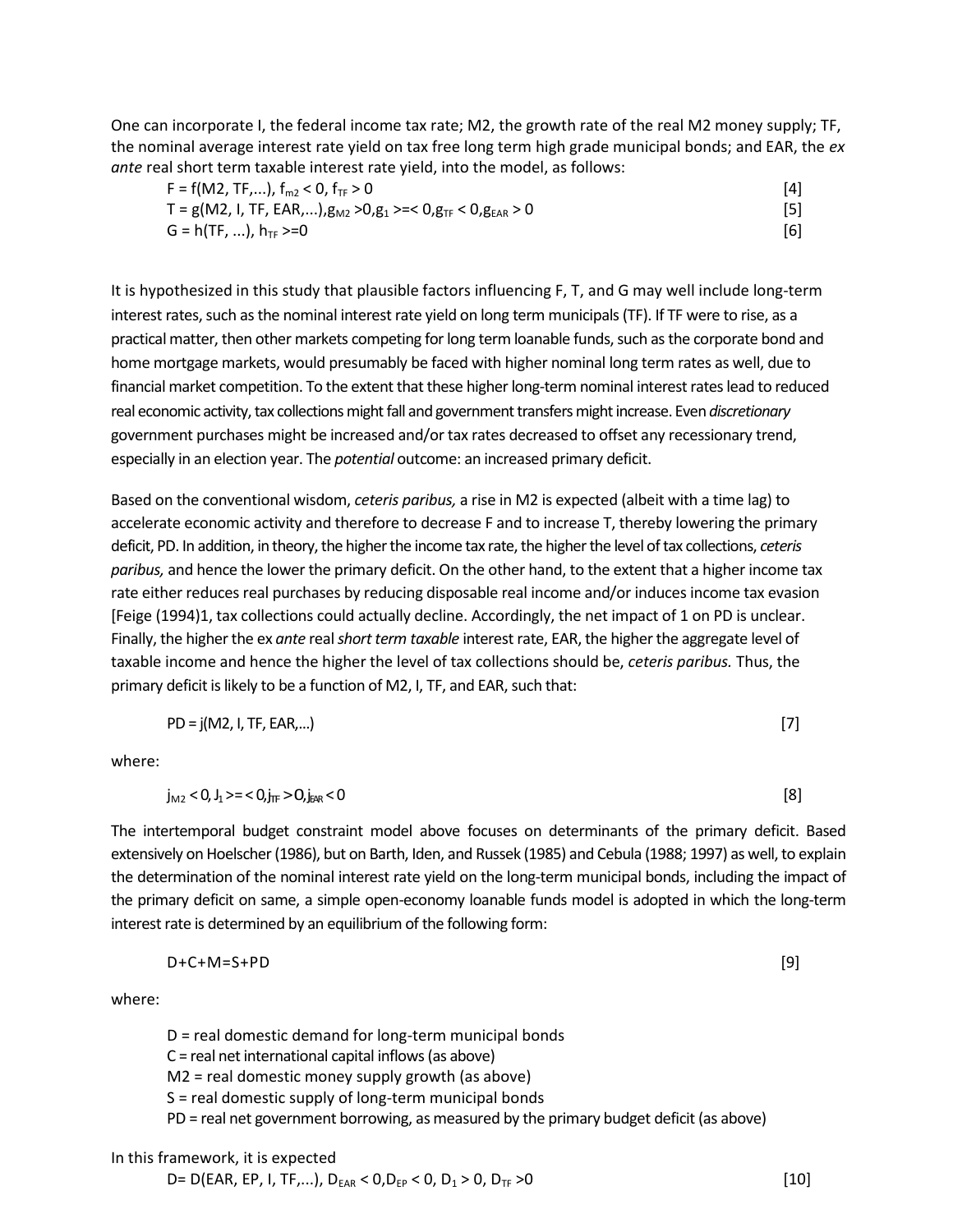| S = S(EAR, EP, TF,), SEAR > 0, S <sub>EP</sub> > 0, S <sub>TF</sub> < 0 | $[11]$ |
|-------------------------------------------------------------------------|--------|
| $C = C(EAR,), CEAR > 0$                                                 | $[12]$ |

Variable EP represents the expected future inflation rate. It is expected that, in principle paralleling Barth, Iden, and Russek (1985), Cebula (1988; 1997), and Hoelscher (1986), the real domestic demand for long term tax free municipal bonds is a decreasing function of the ex *ante* real short-term rate whereas the real domestic supply of long-term tax free municipal bonds is an increasing function of the *ex ante* real short-term taxable interest rate, *ceteris paribus.* These signs reflect the competition between long-term tax free markets and short term taxable markets. In addition, as suggested in Penner (1987, p. 123), it is expected that "...high real interest rates...would attract massive inflows of international capital;" this accounts for the expected positive sign on GEAR. On the other hand, it seems unlikely that nominal tax-free rates *per se* would have a major direct impact on net international capital inflows, given that they yield direct tax advantages to domestic (U.S.) citizens and firms. According to the conventional wisdom, the demand for bonds is a decreasing function of EP, whereas the supply of bonds would be an increasing function of EP, *ceteris paribus.* Next, the higher the federal income tax rate, the greater the demand for long term tax free municipals, as investors substitute tax free instruments for taxable ones, *ceteris paribus.* Finally, the demand for long term municipal bonds is an increasing function of the tax free interest rate yield, *ceteris paribus,* whereas the supply is a decreasing function of the tax free interest rate yield, *ceteris paribus* (conventional wisdom).

Substituting equations [10], [11], and [12] into equation [9] and solving for EAR yields:

| $TF = TF(PD, M2, C, EAR, I, EP)$                                                                                     | $[13]$ |
|----------------------------------------------------------------------------------------------------------------------|--------|
| such that:                                                                                                           |        |
| $TF_{\rm PD} > 0$ , $TF_{\rm M2} < 0$ , $TF_{\rm c} < 0$ , $TF_{\rm FAR} > 0$ , $TF_{\rm 1} < 0$ , $TF_{\rm EP} > 0$ | [14]   |

The first of these expected signs is positive in order to reflect the traditional argument that, when the government attempts to finance a budget deficit, it forces interest rates upwards as it competes with the private sector to attract funds from the financial markets, *ceteris paribus.* The expected negative sign on the second partial reflects the fact that a greater real money supply growth provides a larger source of loanable funds and indeed may act to offset the interest rate effects of budget deficits, *ceteris paribus.* The expected sign on the capital flows variable is negative because net capital inflows absorb debt issues and presumably help offset the effects of primary budget deficits [Cebula and Belton (1993)], *ceteris paribus.* The positive sign on TFEAR reflects the hypothesis that a higher *ex ante* real short term interest rate will force up the longer term tax free rate due to financial market competition, *ceteris paribus.* A higher federal income tax rate will act to raise the demand for tax free issues, thereby raising their prices and lowering their yields, *ceteris paribus.* Finally, per the conventional wisdom, the greater the expected inflation rate, the greater the long-term nominal interest rate yield, *ceteris paribus.*

#### **3. VARIABLES AND DATA**

The first step in the analysis is to develop an appropriate empirical measurement of *expected inflation.* This determination is essential to the specification of both variables EP and EAR. One possibility is to adopt the well-known Livingston survey data. However, as observed by Swamy, Kolluri, and Singamsetti (1990, p. 1013) there may be serious problems with the Livingston series:

"Studies by some psychologists have shown that the heuristics people have available for forming expectations cannot be expected to automatically produce expectations that come anywhere close to satisfying the normative constraints on subjective probability judgments provided by the Bayesian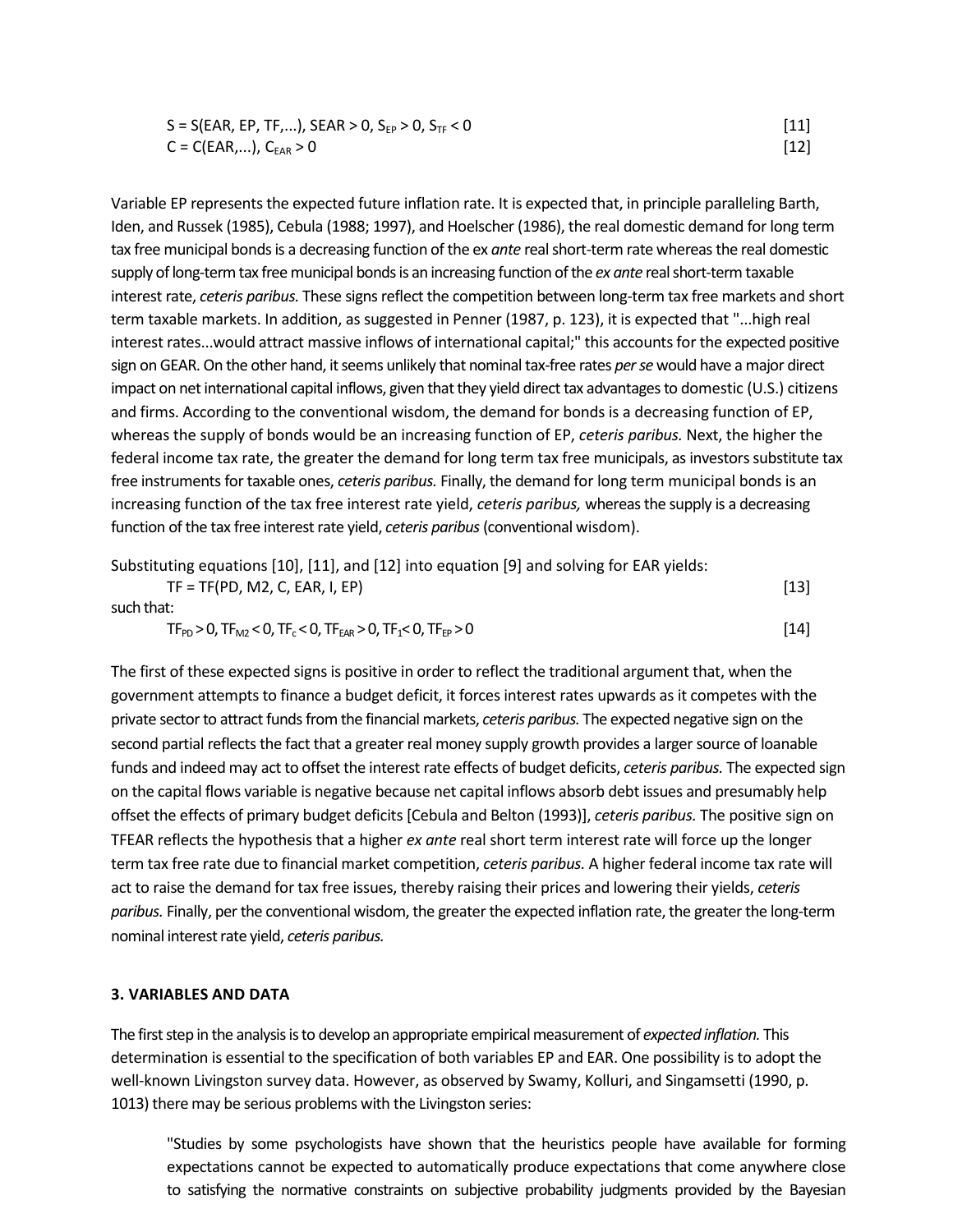theory...failure to obey these constraints makes Livingston...data incompatible with...stochastic law.. ."

Accordingly, following the lead by Swamy, Kolluri, and Singamsetti (1990), rather than using the Livingston series, the study adopts a distributed lag model on actual inflation to construct the values for the *expected inflation rate,* EP<sub>t</sub>, for quarter t. In particular, to construct the values for EP<sub>t</sub>, a four-quarter distributed lag model of actual inflation (as measured by the annualized percent rate of change of the CPI, 1996=100.0) was used.

Based on the framework expressed above, the following variables are included in the analysis:  $EP<sub>t</sub>$  = the expected inflation rate of the CPI in quarter t, expressed as a percent per annum

EAR<sub>t</sub> = the ex ante real average interest rate yield on 52 week U.S. Treasury bills in quarter t, expressed as a percent per annum (EAR = the nominal average interest rate yield in quarter t on 52 week U.S. Treasury bills minus expected inflation)

PDY<sub>t</sub> = the ratio of the seasonally adjusted nominal *primary* federal budget deficit in quarter t to the seasonally adjusted nominal GDP in quarter t, as a percent

 $TF_t$  = the nominal average interest rate yield on long-term Moody's Aaa-rated municipal (tax free) bonds, as a percent annum

 $I_t$  = the maximum marginal federal personal income tax rate in quarter t, as a percent

 $M2<sub>t</sub>$  = the percent change in the seasonally adjusted real M2 money supply in quarter t, expressed at an annual rate

 $CY_t$  = the ratio of the seasonally adjusted nominal net international inflow of capital in quarter t to the seasonally adjusted nominal GDP in quarter t, as a percent.

The primary deficit is scaled by the GDP level, as are net international capital inflows; this is because the sizes of the deficit and international capital flows should both be judged relative to the size of the economy [Hoelscher (1986), Cebula (1997), Holloway (1986), Ostrosky (1990)]. The variable  $I_t$ represents the personal income tax rate variable, I, in the model developed above. Since municipal bonds would clearly yield greater tax benefits to those individuals subject to the higher marginal federal personal income tax rate,  $I_t$  is simply the maximum marginal federal personal income tax rate. The study period, using quarterly data, is 1973.2-1996.4.

The data sources are, as follows:

Board of Governors of the Federal Reserve System:<http://www.federalreserve.gov/Releases/H15/data;> The Council of Economic Advisors (1974, Table C-58; 1979, Table B-65; 1984, Table B-67; 1989, Table B71; 1992, Table B-69; 1995, Table B-72; 1998, Table B-71; 2002, Table B-73); Bureau of Labor Statistics, Tables 1.1 and 3.2: http://www.bea.doc.gov/bea/dn/nipaweb/SelectTable.asp?Selected=N;

Tax Facts, Urban Institute, Brookings Institution, 2002: http://www.taxpolicycenter.orq/TaxFacts/individual/schedule.cfm.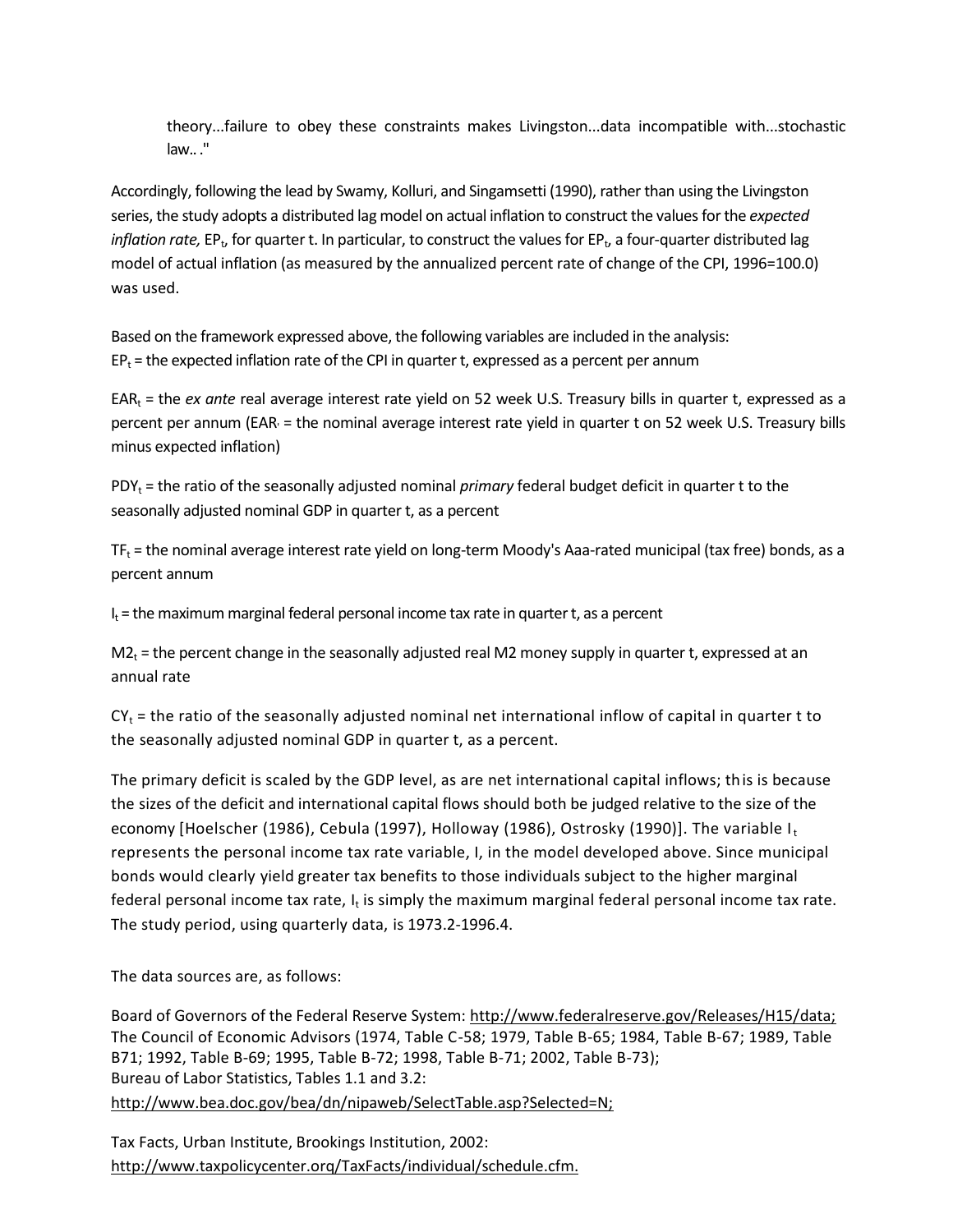#### **4. EMPIRICAL ANALYSIS**

The results of the Phillips Perron test for stationarity for each variable in levels and in first differences are reported in Table 1. The choice of lag length was determined using the Schwarz-Bayesian criterion.

| Variable       | Levels  | <b>First Differences</b> |  |
|----------------|---------|--------------------------|--|
| <b>PDY</b>     | $-1.45$ | $-10.08**$               |  |
| ТF             | $-1.60$ | $-5.06**$                |  |
| EAR            | $-2.00$ | $-8.61**$                |  |
|                | $-1.79$ | $-9.68**$                |  |
| M <sub>2</sub> | $-1.44$ | $-8.56**$                |  |
| EP             | $-2.12$ | $-4.51**$                |  |
| ΓY             | $-1.98$ | $-8.52**$                |  |

**TABLE 1: PHILLIPS-PERRON UNIT ROOT TEST STATISTICS** 

\*\*Statistically significant at the one percent level.

The statistics in Table 1 reveal that all seven series in this analysis contain a unit root in levels, but are stationary in first differences. As a result, all causality tests must be performed in first differences. Furthermore, to determine the correct specification of the causality test, we must test for cointegration among the variables. This is accomplished using the Johansen (1990) cointegration test. To perform the cointegration test, we must first determine the appropriate lag-length to be used to estimate the VAR (Vector Auto-Regressive) model below:

$$
[Y_t] = [a] \sum_{i=1}^{p} [b_i][Y_{t-i}] + [u_t]
$$
 (15)

where  $[$  ] indicates a matrix,  $[a]$  is the matrix of constant terms, and  $[u_t]$  is the matrix of stochastic error terms. The lag length p is so chosen that it minimizes the final prediction error using log-likelihood ratio tests and ensures that all u<sub>t</sub> are white noise. In the present model, *p* was determined to be 4.

| <b>TABLE 2: BASIC COINTEGRATION TEST RESULTS</b> |                 |                                       |           |            |
|--------------------------------------------------|-----------------|---------------------------------------|-----------|------------|
|                                                  |                 | Maximum Eigenvalue Test<br>Trace Test |           |            |
| Rank                                             | L.L.R.          | 1% $c.v.$                             | L.L.R.    | $1\%$ c.v. |
| <b>None</b>                                      | 142.46** 119.80 |                                       | $49.34**$ | 47.15      |
| At most 1                                        | 90.12           | 90.45                                 | 36.54     | 41.00      |

To begin the cointegration analysis, the results of the trace and maximum eigenvalue tests, using  $p = 4$ are provided in Table 2.

> \*\*Statistically significant at the one percent level. L.L.R. is log likelihood ratio and C.V. is critical value.

Using the one percent level of significance as the appropriate criterion, the trace and maximum eigenvalue test statistics both reveal the existence of a single equation that describes the long run relationship among the seven variables in the model. Accordingly, testing for causality among the variables requires the use of the error-correction model (ECM), which in this case must be estimated including the cointegrating equation in order to avoid misspecification. Table 3 provides the coefficients and t-statistics for the normalized cointegrating equation. These results imply that the tax-free interest rate yield is positively related to the primary deficit.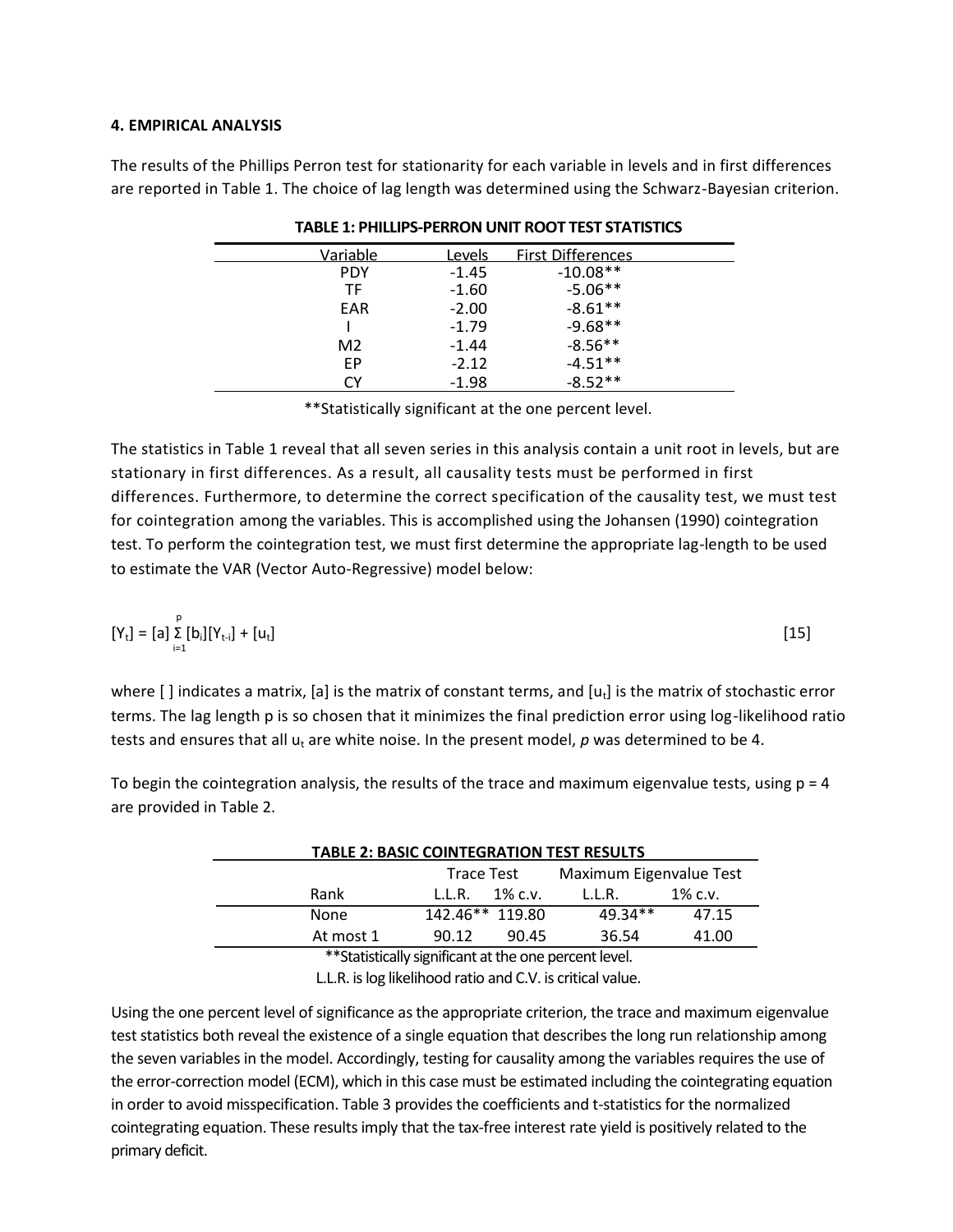| Variable             | Results                                                 |
|----------------------|---------------------------------------------------------|
| Intercept            | $-6.21$                                                 |
| $TF_{t-1}$           | 1.00000                                                 |
| $CY_{t-1}$           | $-71.44$                                                |
|                      | $(-0.97)$                                               |
| $PDY_{t-1}$          | $-167.2**$                                              |
|                      | $(-8.39)$                                               |
| $L_{t-1}$            | $+1.67$                                                 |
|                      | $(+3.27)$                                               |
| $EP_{t-1}$           | $-3.38**$                                               |
|                      | $(-5.90)$                                               |
| $M2_{t-1}$           | $+0.645#$                                               |
|                      | $(+1.77)$                                               |
| $EAR$ <sub>t-1</sub> | $-1.068**$                                              |
|                      | $(-8.46)$                                               |
|                      | $**C$ tatistically significant at the ane nexcent level |

#### **TABLE** 3: **NORMALIZED COINTEGRATION EQUATION**

\*\*Statistically significant at the one percent level; #Statistically significant at the ten percent level.

The next step in the analysis is the estimation of the error-correction model (ECM) for the two emphasized variables in this study. Testing for causality between PDY<sub>t</sub> and TF<sub>t</sub> in the ECM requires not only checking the statistical significance of the lagged independent variables, but also checking the statistical significance of the error-correction terms. Thus, we proceed with testing for causality by estimating the full ECM used to test for cointegration. This ECM contains 4 lags of each exogenous variable, a constant, and the errorcorrection term/equation (CointEq). The parameters of the ECM are estimated using OLS, correcting for heteroskedasticity using Newey-West heteroskedasticity-consistent standard errors and covariances.

## **5. ECM RESULTS**

The estimate for the primary deficit variable is: vPDY<sub>t</sub> = 0.07 - 0.05467vPDY<sub>t-1</sub> + 0.2566vPDY<sub>t-2</sub> + 0.116 vPDY<sub>t-3</sub> + 0.092 vPDY<sub>t-4</sub>  $(-0.43)$   $(+1.97)^*$   $(+0.88)$   $(+0.83)$  $-$  0.00027 vTF<sub>t-1</sub> - 0.0014 vTF<sub>t-2</sub> - 0.00002 vTF<sub>t-3</sub> + 0.00062 vTF<sub>t-4</sub>  $(-0.19)$   $(-1.15)$   $(-0.02)$   $(+0.50)$  $-0.0033$  vEAR<sub>t-1</sub> + 0.00093 vEAR<sub>t-2</sub>-0.00117 vEAR<sub>t-3</sub> - 0.00122 vEAR<sub>t-4</sub>  $(-2.42)$ <sup>\*\*</sup>  $(+0.58)$   $(-0.85)$   $(-1.04)$ + 0.3465 vCY<sub>t-1</sub> - 0.086 vCY<sub>t-2</sub> - 0.33998 vCY<sub>t-3</sub> - 0.43684 vCY<sub>t-4</sub>  *(+1.54) (-0.42) (-1.56)* (-2.00)\*  $-0.00128$  vl<sub>t-1</sub> + 0.0588 vl<sub>t-2</sub> + 0.0204 vl<sub>t-3</sub> + 0.04159 vl<sub>t-4</sub> (-0.07) (+3.12)\*\* (+0.89) (+1.83)#  $-0.003$  vEP<sub>t-1</sub> - 0.0099 vEP<sub>t-2</sub> + 0.0017 vEP<sub>t-3</sub>-0.00477 vEP<sub>t-4</sub> (-0.60) (-1.61) (+0.32) (-0.84) - 0.0005 vM2<sub>t-1</sub> + 0.0003 vM2<sub>t-2</sub> - 0.00032 vM2<sub>t-3</sub> - 0.00175 vM2<sub>t-4</sub> + 0.00286 CointEg [16]  $(-0.43)$   $(+0.26)$   $(-0.31)$   $(-1.87)$ #  $(+4.23)$ <sup>\*\*</sup>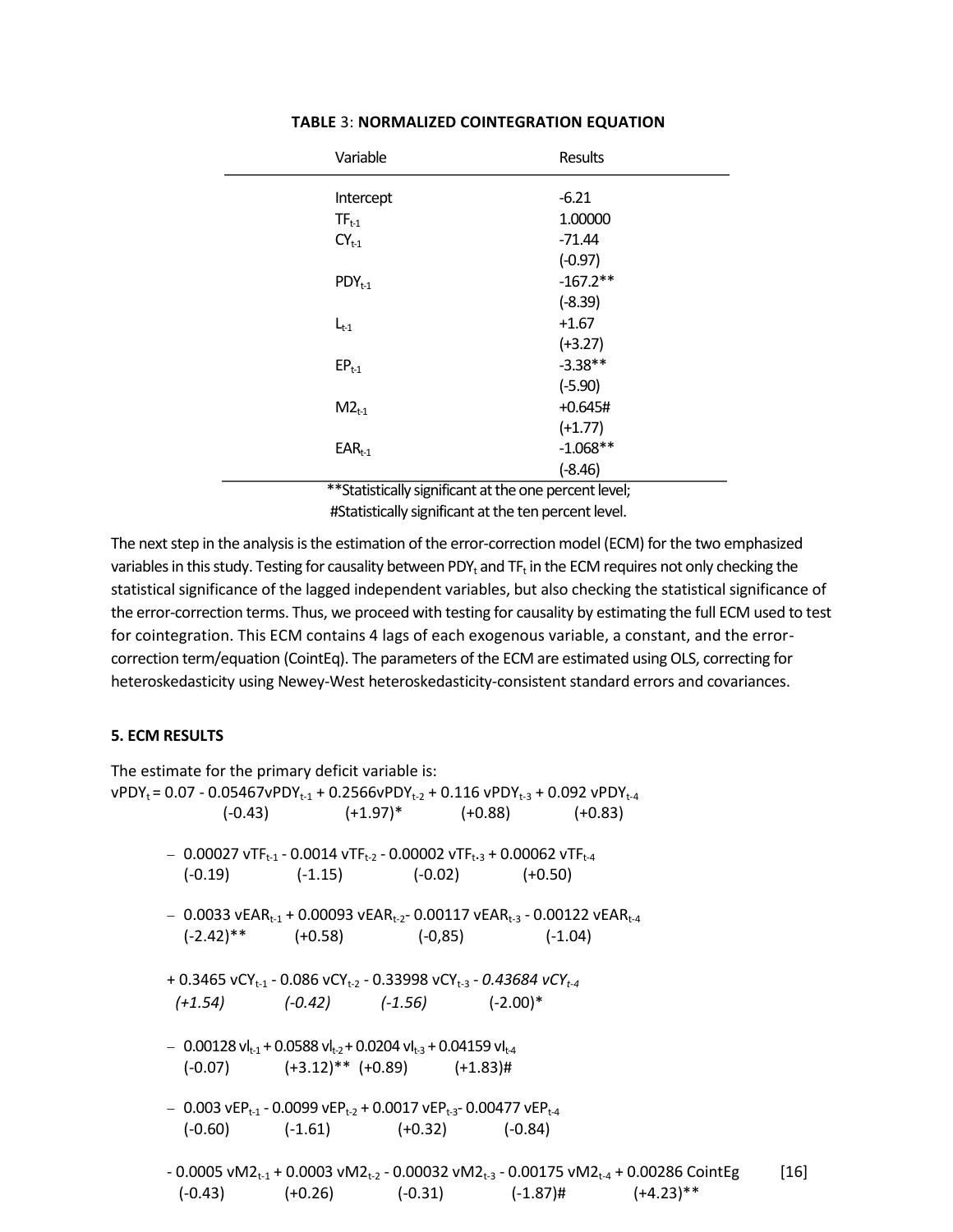$R^2 = 0.60$ , F=3.25, LI=365.79

\*\*Statistically significant at 1% level; \*statistically significant at 5% level; #statistically significant at 10% level. Terms in parentheses are t-values and "v" is the first-differences operator.

In equation [16], the estimated coefficient on the cointegrating equation is positive and significant at the one percent level. Furthermore, as shown in equation [16], the coefficients on the lagged vTF variables all fail to be statistically significant at acceptable levels. Thus, there is no compelling evidence whatsoever of any positive causal impact of the nominal tax free interest rate yield on the primary deficit. The estimate for the nominal tax-free interest rate yield is:

vTF<sub>t</sub> = 0.02 + 38.56 vPDY<sub>t-1</sub> + 26.44 vPDY<sub>t-2</sub>+ 33.83 vPDY<sub>t-3</sub> + 32.1 vPDY<sub>t-4</sub>  $(+2.69)$ <sup>\*\*</sup>  $(+1.80)$ #  $(+2.27)$ <sup>\*</sup>  $(+2.55)$ <sup>\*\*</sup> - 0.4629 vTF<sub>t-1</sub> - 0.15 vTF<sub>t-2</sub> - 0.4847 vTF<sub>t-3</sub> - 0.3475 vTF<sub>t-4</sub>  $(-2.95)$ <sup>\*\*</sup>  $(-1.11)$   $(-3.53)$ <sup>\*\*</sup>  $(-2.51)$ <sup>\*\*</sup> + 0.53 vEAR<sub>t-1</sub> + 0.1856 vEAR<sub>t-2</sub> + 0.0907 vEAR<sub>t-3</sub> + 0.3528 vEAR<sub>t-4</sub>  $(+3.46)$ <sup>\*\*</sup>  $(+1.01)$   $(+0.58)$   $(+2.67)$ <sup>\*\*</sup> + 12.578 vCY<sub>t-1</sub> - 37.41 vCY<sub>t-2</sub>+ 23.535 vCY<sub>t-3</sub>- 2.31 vCY<sub>t-4</sub> (+0.50) (-1.60) (+0.96) (-0.09) + 1.70 vl<sub>t-1</sub> - 1.76 vl<sub>t-2</sub> - 0.24 vl<sub>t-3</sub> - 3.1298 vl<sub>t-4</sub> (+0.86) (-0.82) (-0.09) (-1.22) + 1.41 vEP<sub>t-1</sub> + 1.41 vElp<sub>t-2</sub> - 0.399 vEP<sub>t-3</sub> + 1.60 vEP<sub>t-4</sub>  $(+2.48)^*$   $(+2.02)^*$   $(-0.66)$   $(+2.51)^*$ 0.3057 vM2<sub>t-1</sub> + 0.083 vM2<sub>t-2</sub> - 0.31 vM2<sub>t-3</sub> + 0.0955 vM2<sub>t-4</sub>+ 0.206 CointEq  $(-2.24)^*$   $(+0.62)$   $(-2.68)^{**}$   $(+0.90)$   $(+2.69)^{**}$  $R^2 = 0.50$ , F= 2.22, LI=-59.77 [17]

To begin with, in equation [17], the estimated coefficient on the cointegrating equation is positive and significant at the one percent level. In addition, the coefficients on vPDYt-1, vPDYt-3 and VPDYt-4 are statistically significant at the one, five, and one percent levels, respectively, with positive signs. Based on these results, it appears that the primary budget deficit positively caused the nominal interest rate yield on long term high grade tax free municipals over the study period. For the interested reader, based on the results in estimate [17], the nominal tax free interest rate yield also appears to have been positively caused by the ex ante real short term interest rate and expected inflation, whereas it appears to have been negatively caused by monetary policy.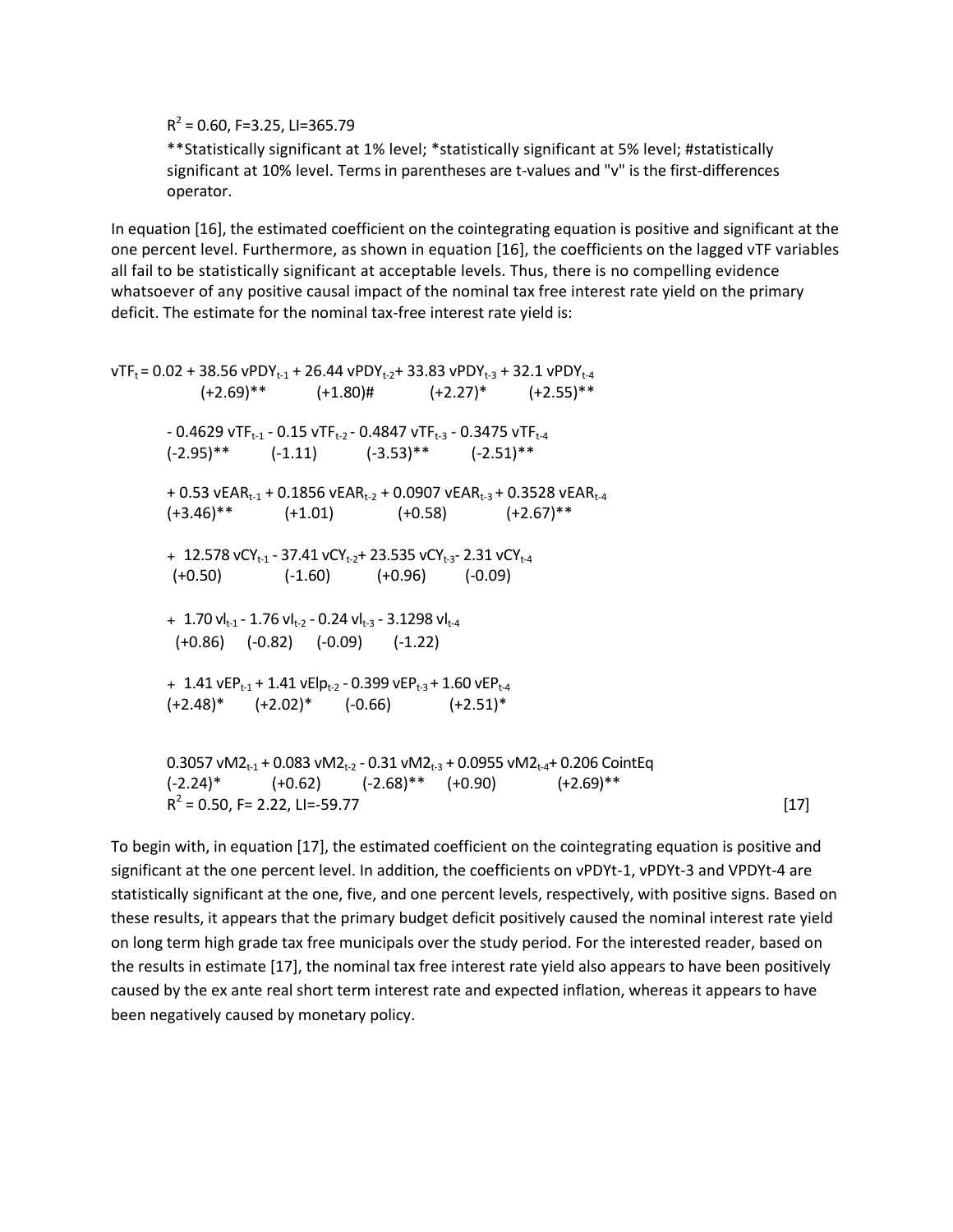## **6. CONCLUSION**

The conventional wisdom argues that, *ceteris paribus,* the federal budget deficit acts to elevate the nominal long term rate of interest. Despite the appearance and high visibility of Ricardian Equivalence arguments and studies based thereupon, a number of studies in recent years have provided empirical support for the conventional wisdom.

The present study has used cointegration and error-correction model (ECM) techniques to investigate the causality relationship between the federal budget deficit and the nominal tax free interest rate yield on long-term municipal bonds. To avoid a possible misspecification, (1) the primary budget deficit, which excludes Treasury net interest payments, is adopted as the federal budget deficit measure, (2) a federal income tax rate measure is included in the system, and (3) net international capital flows are included in the analysis. The use of the primary deficit permits evaluation of whether there may exist economic reasons (above and beyond interest simply paid on the national debt) for an impact of the nominal long term interest rate on the budget deficit. Emphasis on the nominal tax free interest rate yield on long-term municipal reflects (a) the comparative lack of attention on this interest rate measure in this literature and (b) the need for policymakers to better understand the impact of federal budget deficit conditions and policies on state and local government finances.

In this study, strong empirical support based on the ECM estimation is provided indicating that the primary budget deficit *does* act to raise the nominal interest rate yield on long term high grade municipals. However, there is no evidence that the tax free interest rate yield influences the primary deficit. Thus, it appears that there does *not* exist a bi-directional relationship between the nominal tax free interest rate yield on long-term municipal bonds and the primary budget deficit of the federal government over the 1973:2-1996.4 study period.

**In** conclusion, it appears that factors elevating the primary federal budget deficit act to raise the cost of municipal borrowing, presumably through increasing the competition for loanable funds. This confirms the validity of Alan Krueger's (2003) statement that federal deficits cause interest rates to rise. Moreover, federal government policies that affect the primary budget deficit cannot be viewed in a vacuum since they impact profoundly on the finances of state and local governments and the agencies and commissions thereof.

## **REFERENCES:**

- Al-Saji, A.K., "Government Budget Deficits, Nominal and Ex Ante Real Long Term Interest Rates in the U.K.: 1960.1-1990.2," Atlantic Economic Journal, Vol . 21, 1993, 71-7.
- Barth, J.R., G. !den, and F.S. Russek, "Do Federal Deficits Really Matter?" Contemporary Policy Issues, Vol. 3, 1984, 79-95.
- Carlson, K. M., and R.W. Spencer, "Crowding Out and its Critics," Federal Reserve Bank of St. Louis Review, Vol . 60, 1975, 1-19.
- Cebula, R. J., "The 'Crowding Out' Effect of Fiscal Policy," Kyklos, Vol. 38, 1985, 435-8.
- Cebula, R.J., "An Empirical Note on the Impact of the Federal Budget Deficit on Ex Ante Real Long-Term Interest Rates, 1973-1995," Southern Economic Journal, Vol. 63, 1997, 1094-99.
- Cebula, R.J., "Federal Government Budget Deficits and Interest Rates: An Analysis for the United States, 1955-1984," Public Finance/Finances Publiques, Vol. 43, 1988, 337-48.
- Cebula, R.J., and W.J. Belton, "Government Budget Deficits and Interest Rates in the United States: Evidence for Closed and Open Economies Put into Perspective," Public Finance/Finances Publiques, Vol. 48, 1993, 188-209.
- Cukierman, A., and A. H. Meltzer, "A Political Theory of Government Debt and Deficits in a Neo-Ricardian Framework," American Economic Review, Vol. 79, 1983, 713-32.